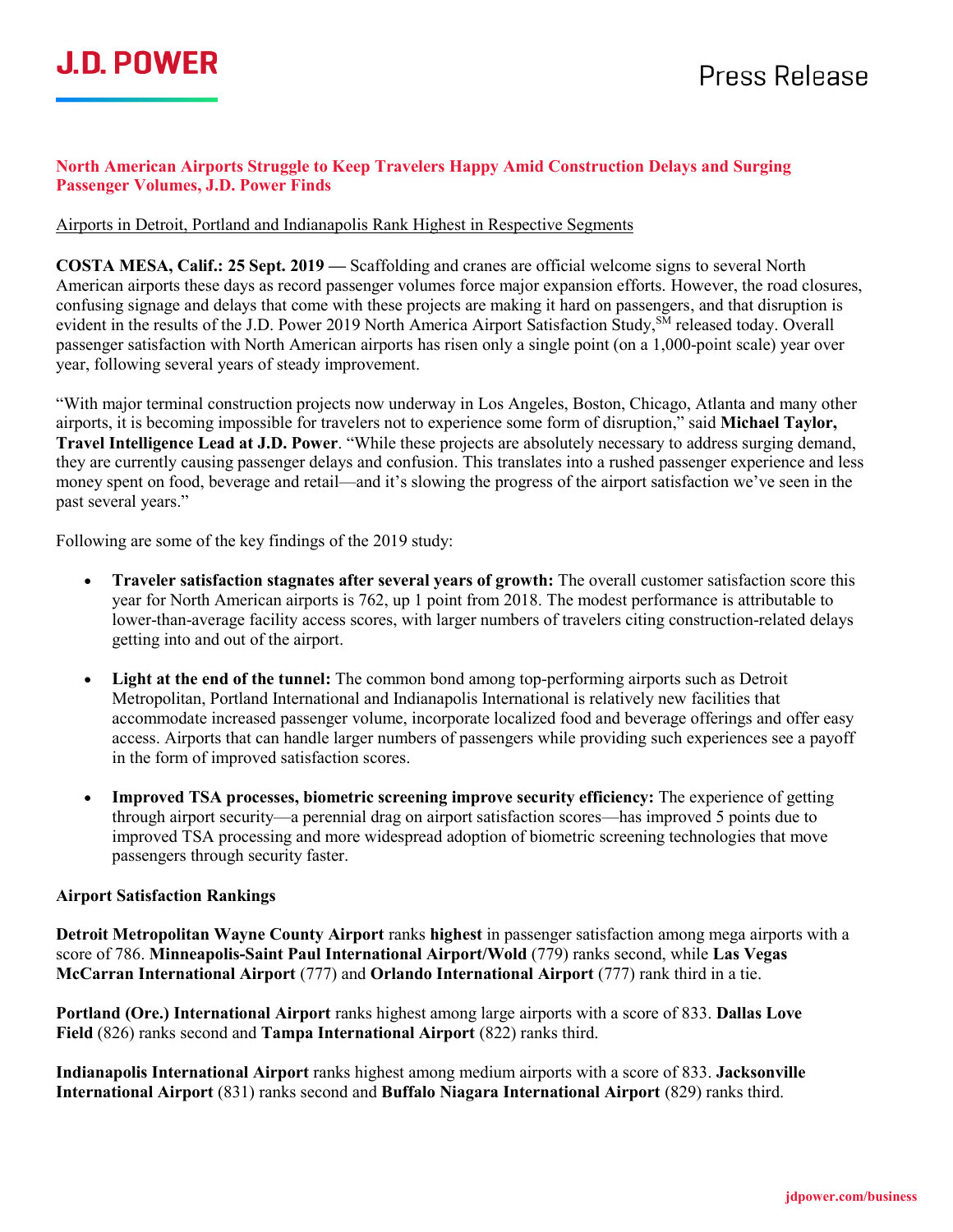The 2019 North America Airport Satisfaction Study measures overall traveler satisfaction with mega, large and medium North American airports by examining six factors (in order of importance): terminal facilities; airport accessibility; baggage claim; security check; check-in/baggage check; and food, beverage and retail. Mega airports are those having 33 million or more passengers per year; large airports have 10 to 32.9 million passengers per year; and medium airports have 4.5 to 9.9 million passengers per year.

Now in its 14<sup>th</sup> year, the study is based on responses from 32,276 U.S. or Canadian residents who traveled through at least one U.S. or Canadian airport and covers both departure and arrival experiences (including connecting airports) during the past three months. Travelers evaluated either a departing or arriving airport from their round-trip experience. The study was fielded from October 2018 through September 2019.

For more information about the North America Airport Satisfaction Study, visit [http://www.jdpower.com/resource/north-america-airport-satisfaction-study.](http://www.jdpower.com/resource/north-america-airport-satisfaction-study)

See the online press release at [http://www.jdpower.com/pr-id/2019175.](http://www.jdpower.com/pr-id/2019175)

**J.D. Power** is a global leader in consumer insights, advisory services and data and analytics. These capabilities enable J.D. Power to help its clients drive customer satisfaction, growth and profitability. Established in 1968, J.D. Power has offices serving North America, South America, Asia Pacific and Europe.

## **Media Relations Contacts**

Geno Effler, J.D. Power; Costa Mesa, Calif.; 714-621-6224; [media.relations@jdpa.com](mailto:media.relations@jdpa.com) John Roderick; St. James, N.Y.; 631-584-2200; [john@jroderick.com](mailto:john@jroderick.com)

**About J.D. Power and Advertising/Promotional Rules:** [www.jdpower.com/business/about-us/press-release-info](http://www.jdpower.com/business/about-us/press-release-info)

# # # NOTE: Three charts follow.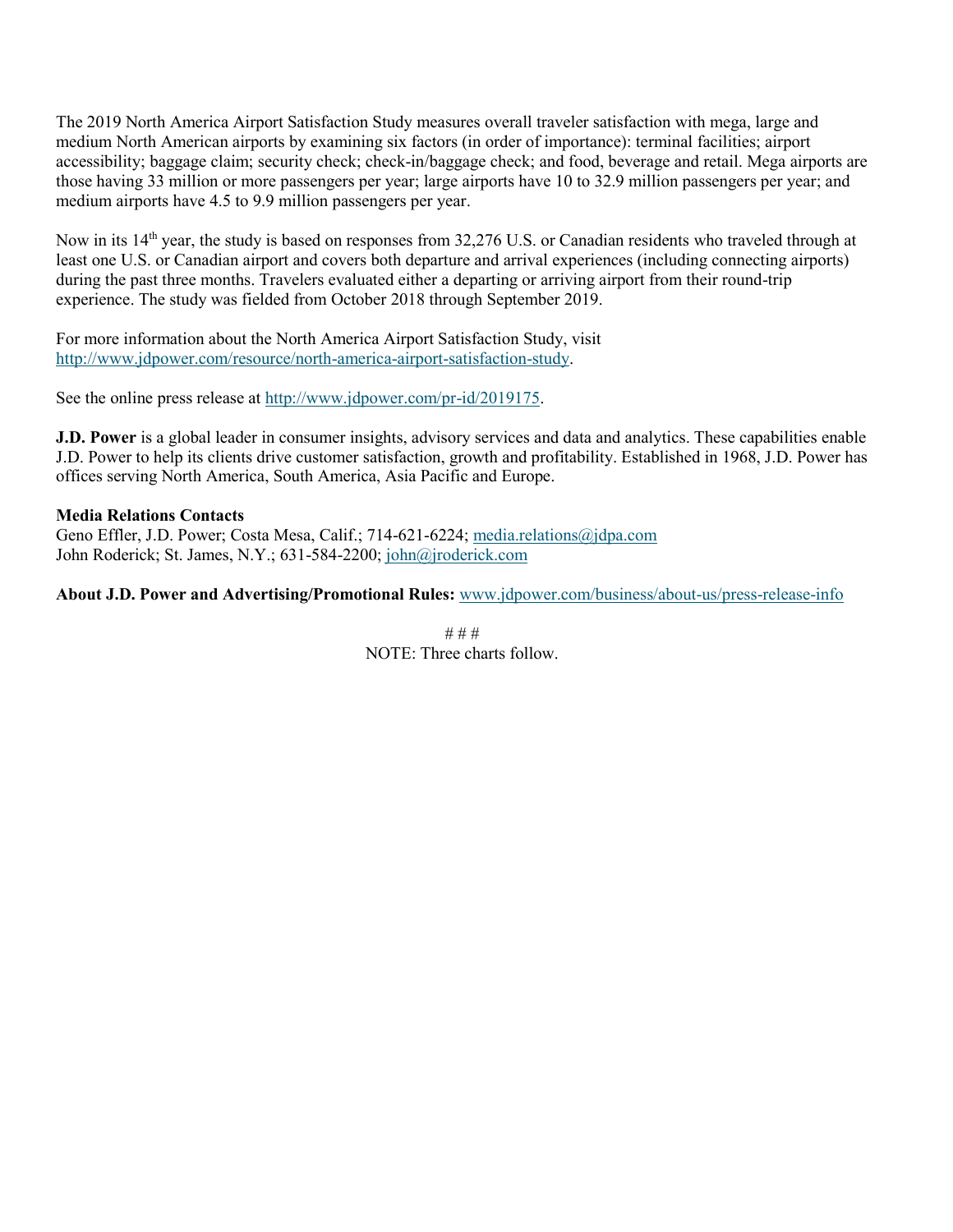

**J.D. Power**

*Source: J.D. Power 2019 North America Airport Satisfaction StudySM*

*Charts and graphs extracted from this press release for use by the media must be accompanied by a statement identifying J.D. Power as the publisher and the study from which it originated as the source. Rankings are based on numerical scores, and not necessarily on statistical significance. No advertising or other promotional use can be made of the information in this release or J.D. Power survey results without the express prior written consent of J.D. Power.*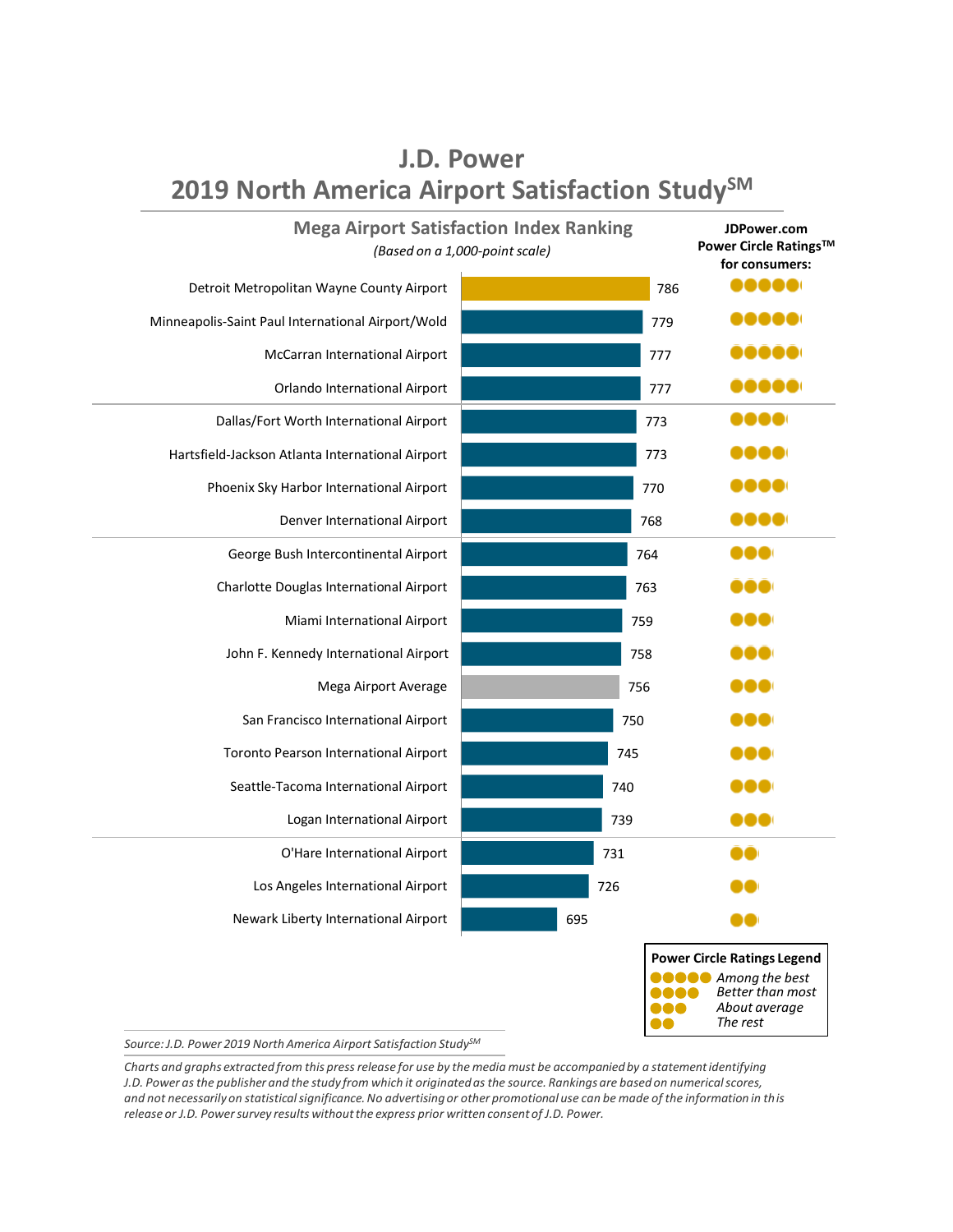| <b>Large Airport Satisfaction Index Ranking</b><br>(Based on a 1,000-point scale) | JDPower.com<br>Power Circle Ratings™<br>for consumers: |                                                                                                 |
|-----------------------------------------------------------------------------------|--------------------------------------------------------|-------------------------------------------------------------------------------------------------|
| Portland International Airport                                                    | 833                                                    | aaa                                                                                             |
| Dallas Love Field                                                                 | 826                                                    | aaad                                                                                            |
| Tampa International Airport                                                       | 822                                                    | aaad                                                                                            |
| John Wayne Airport, Orange County                                                 | 815                                                    | a a a                                                                                           |
| Raleigh-Durham International Airport                                              | 804                                                    | aaa                                                                                             |
| Vancouver International Airport                                                   | 801                                                    | a a a                                                                                           |
| Sacramento International Airport                                                  | 800                                                    | na a                                                                                            |
| Nashville International Airport                                                   | 795                                                    | aa t                                                                                            |
| Austin-Bergstrom International Airport                                            | 791                                                    | n de                                                                                            |
| William P. Hobby Airport                                                          | 785                                                    | aaa                                                                                             |
| Salt Lake City International Airport                                              | 779                                                    |                                                                                                 |
| San Jose International Airport                                                    | 777                                                    |                                                                                                 |
| San Diego International Airport                                                   | 774                                                    | - -                                                                                             |
| Oakland International Airport                                                     | 769                                                    |                                                                                                 |
| Baltimore-Washington International Thurgood Marshall Airport                      | 768                                                    | - 1                                                                                             |
| Kansas City International Airport                                                 | 767                                                    |                                                                                                 |
| Calgary International Airport                                                     | 765                                                    |                                                                                                 |
| Large Airport Average                                                             | 765                                                    |                                                                                                 |
| Chicago Midway International Airport                                              | 756                                                    |                                                                                                 |
| Washington Dulles International Airport                                           | 756                                                    | - 1                                                                                             |
| Montréal-Pierre Elliott Trudeau International Airport                             | 750                                                    |                                                                                                 |
| Fort Lauderdale-Hollywood International Airport                                   | 746                                                    |                                                                                                 |
| St. Louis Lambert International Airport                                           | 746                                                    |                                                                                                 |
| Louis Armstrong New Orleans International Airport                                 | 740                                                    |                                                                                                 |
| Philadelphia International Airport                                                | 740                                                    |                                                                                                 |
| Ronald Reagan Washington National Airport                                         | 733                                                    |                                                                                                 |
| Honolulu International Airport                                                    | 719                                                    | $\bullet$                                                                                       |
| LaGuardia Airport                                                                 | 662                                                    |                                                                                                 |
|                                                                                   | eee                                                    | <b>Power Circle Ratings Legend</b><br>• Among the best<br>Better than most<br><br>About average |

## **J.D. Power 2019 North America Airport Satisfaction StudySM**

*Source: J.D. Power 2019 North America Airport Satisfaction StudySM*

*Charts and graphs extracted from this press release for use by the media must be accompanied by a statement identifying J.D. Power as the publisher and the study from which it originated as the source. Rankings are based on numerical scores, and not necessarily on statistical significance. No advertising or other promotional use can be made of the information in this release or J.D. Power survey results without the express prior written consent of J.D. Power.* 

*The rest*

66